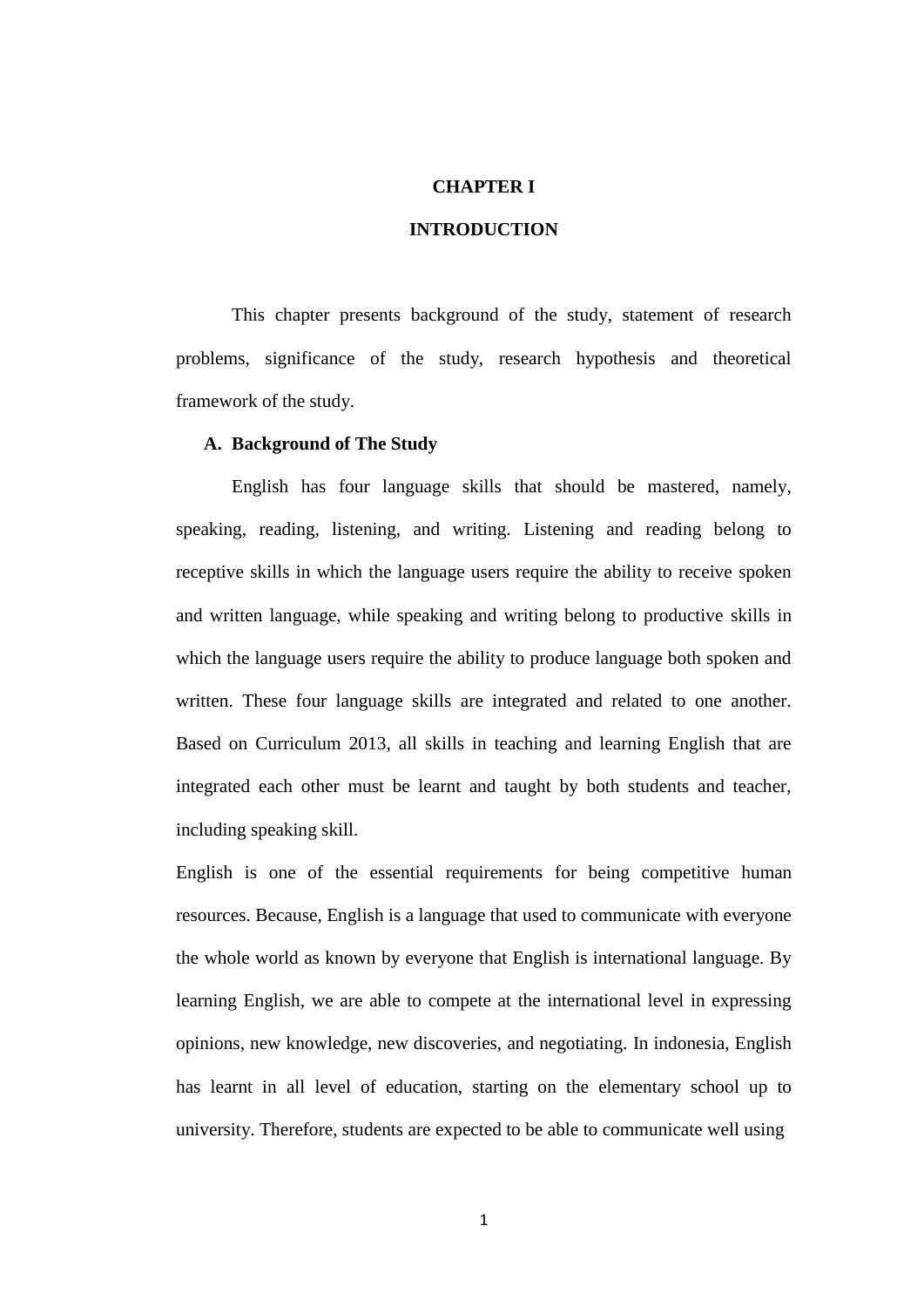English after learning it in formal and non-formal settings. The language skill that actively used by the people is speaking and writing.

In speaking class, the students taught how to speak, which cover the components of pronunciation, vocabulary, grammar, fluency, accuracy and comprehension. Speaking is important skill, because it is one of abilities to carry out conversation on the language. Speaking is an interactive process of constructing meaning, receiving, and processing information.

However, the complexity of speaking is not matched by a teaching model that makes it easy for students to master skills. Some teachers still use traditional methods in teaching speaking. This method is less effective in improving students' speaking skills. The traditional teaching methods applied usually occur because of the teacher's limitations in knowing and learning the various types of teaching methods available. So, in practice, teachers teach learning materials according to their abilities, as long as they do not come out of the core competencies (KI) and basic competencies (KD) that are obeyed. In addition, limited time in formal learning is one reason to improve students' speaking abilities that cannot be maximized.

Realizing these facts, Indonesian government has tried many endeavors such as making and revising the curriculum and also introducing new teaching method to English teachers in order to improve the qualities of teaching English in Indonesia. The success of the teaching-learning process depends on several factors, the most important things in the actualization of the teaching and learning process are the teacher and learner. Therefore one of the ways, in order to make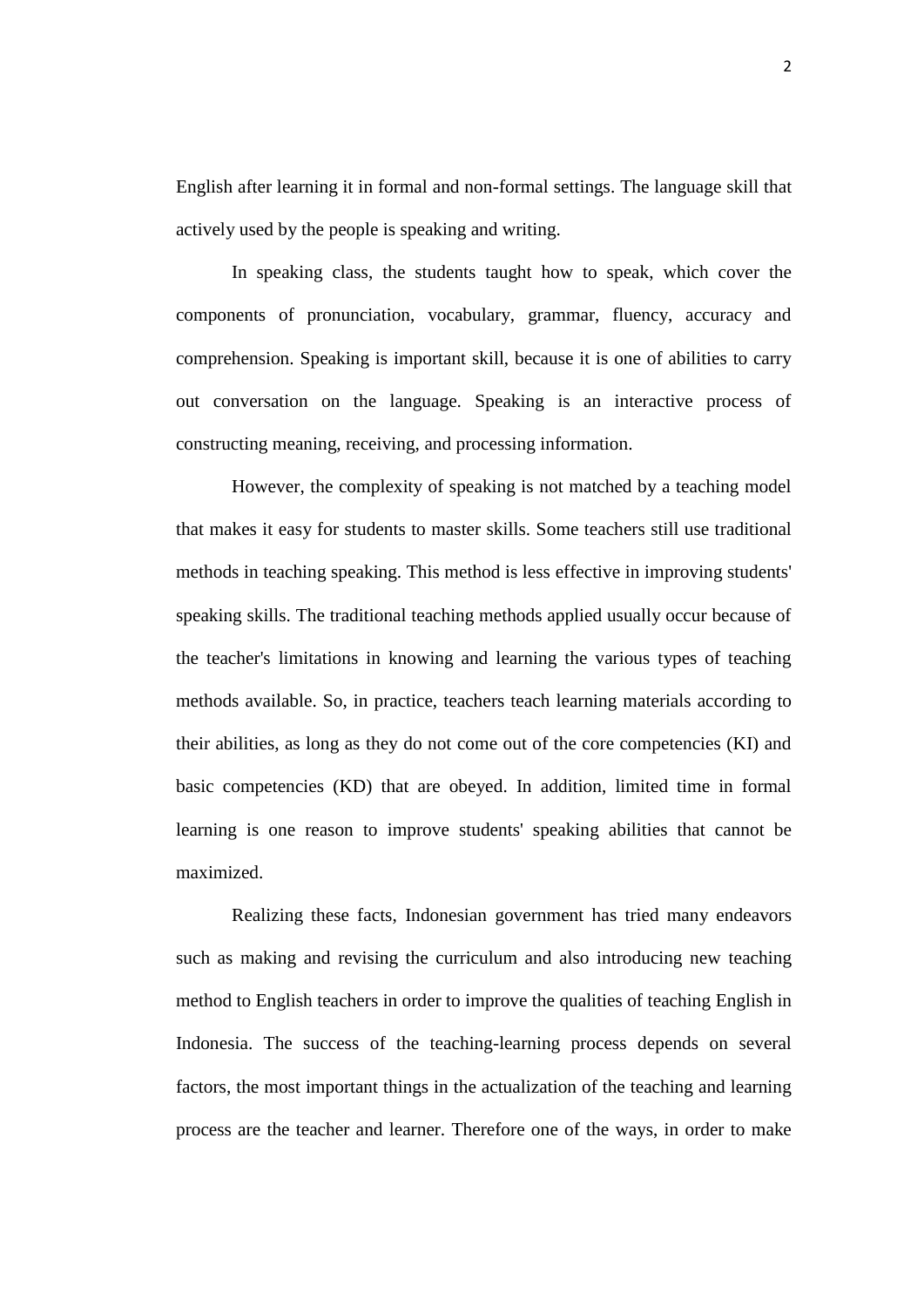the teaching learning process effective, the teacher has to have a good classroom management which can stimulate the students to be active in following the system of the teaching learning process. Then, one way to realize it is by making the teacher know and understand the strategy of teaching English. The teacher should be able to choose the appropriate strategy of teaching English for students.

In choosing a learning method, it takes many trials to be able to reach a method that is in accordance with what is needed by the teacher and students. Because the main aspects of learning are teachers and students, they must work together. Teachers can teach using certain methods that can attract students to learn. That way, students can learn well, especially in learning English. To improve students' ability to communicate using English, special methods and strategies are needed that can enhance imagination, thinking ability, courage to speak and discuss with groups. In addition, by using the right method the teacher can also measure student motivation.

Teaching strategy is to motivate students to study more seriously and get better achievements. Motivation is something students must have. When students or people have the motivation, they have the desire, the work and the goals, whether in school or in their ability to communicate with others or their peers using English. Motivation is a person's direction towards behavior, or what makes a person re-conduct, a set of force that drives behind motives. In the study of English, students must have their own motivation. Individual motivation may be inspired by others or events or may come from within the individual. When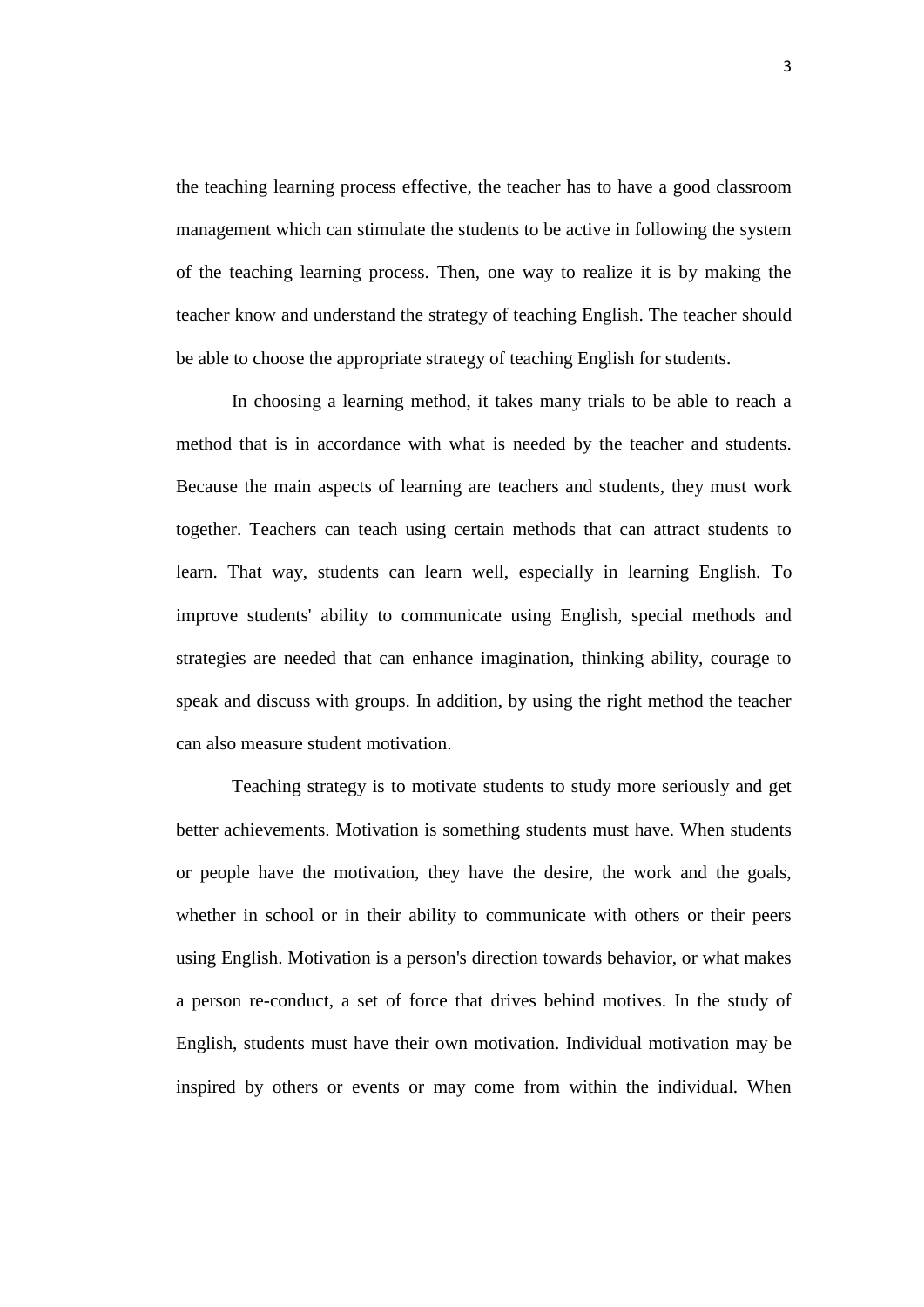students stimulate themselves, they become able to gain more understanding, high skill and better achievements.

To improve students' speaking abilities and motivate students to be better, then a strategy or learning method is needed that is suitable for that purpose. Each teacher should diversify their teaching methods to achieve these goals. Traditional approaches such as lectures, illustrations or chalk and talk methods should be discarded. The experienced teachers generally need to use the latest teaching and learning strategies, approaches and techniques. One of them is through a cooperative learning approach. Actually, cooperative learning is one of the modern teaching techniques.

This learning can directly enhance students understanding, promote creative and critical thinking skills, improve student achievement and motivation as well as continuously improve students' knowledge. Cooperative learning refers to teaching methods in which students work together in small groups to help each other to learn academic content (Slavin: 2014). There are some techniques in Cooperative Learning, such as STAD (Student Teams Achievement Division), *Jigsaw*, Think-Pair-Share, and Two- Stay Two-Stray.

According to the results of direct observations by researchers at the school that became the place of research in March 2019, the researcher found that students of the school had less active. This can occur due to several factors, such as learning techniques applied by the teacher, or material that is less attractive to students. Sometimes, students also feel less confident in their abilities. In addition,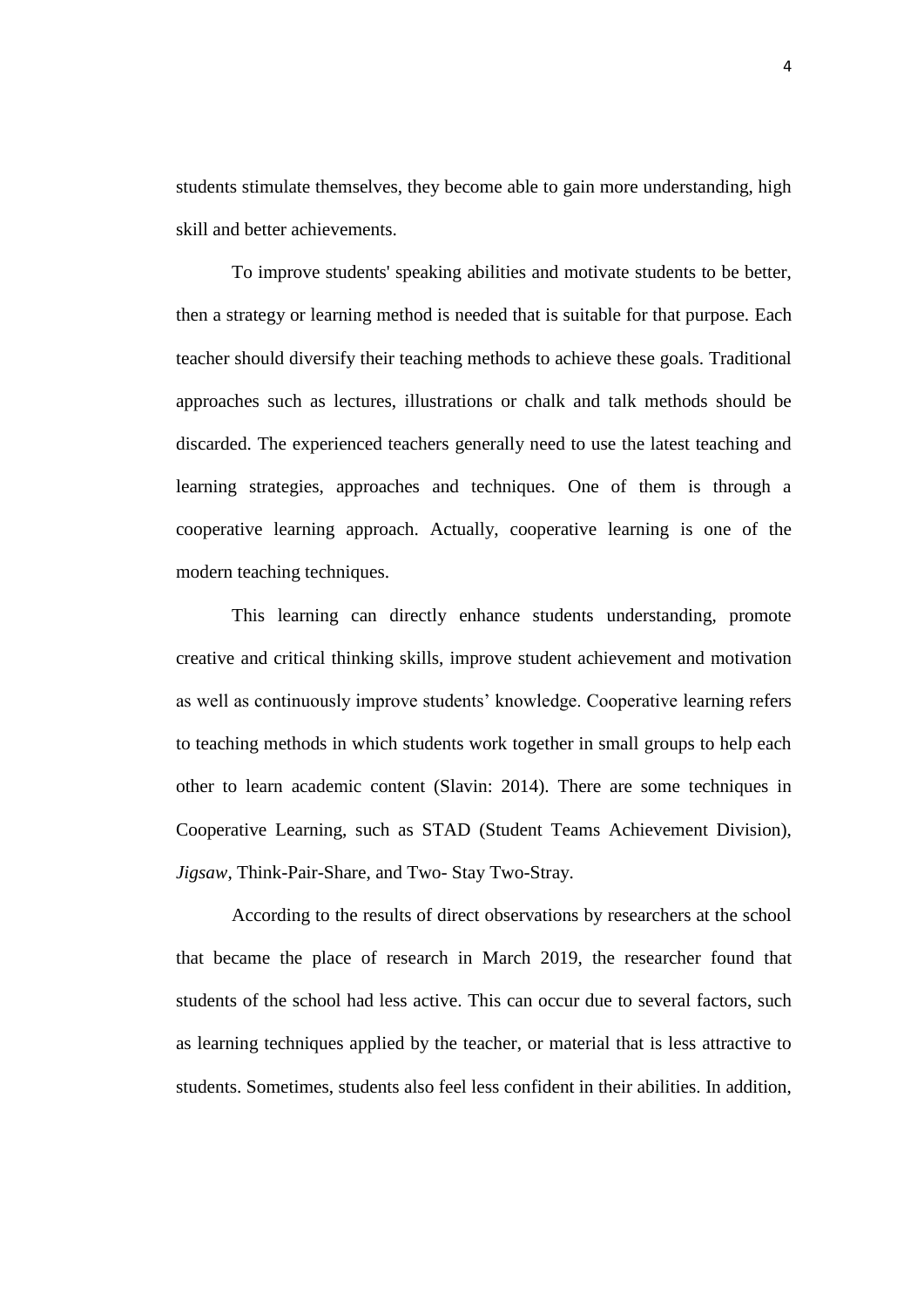researchers also looked at some data in the form of learning plans, curriculum, and student learning materials.

When viewed from the learning plan and how to applicate, the teacher has adjusted the learning plan that was made and how to apply. However, the learning plans made by the teacher still seem monotonous or do not make students become more enthusiastic in learning. The teacher gives examples of events related to the material being studied by explaining in front of the class. After that, the teacher gives students some questions, and asks them to do the exercises in the book. Only some students are active in learning and teaching activities, and some others seem to be indifferent even talking to their friends, or sleep in class.

*Jigsaw* technique as an alternative way to create an active teaching learning process is interesting to consider. *Jigsaw* is one kind of cooperative learning techniques in which students work in small group without paying attention of gender, ethnicity, religion, and ability then in this team work format every student is forced to be active.

In this research, the researcher chooses *Jigsaw* technique as the topic of the study because *Jigsaw* technique is the interesting technique of English learning to activate the students in learning process. It can improve the students' responsibility in the teaching learning process. The *Jigsaw* technique gives the opportunity for the students in cooperating with the other students. *Jigsaw*  technique gives a chance to contribute meaningfully to a discussion for the students, something that is difficult to achieve in large-group discussion. Each student develops their skill and has something important to contribute. *Jigsaw*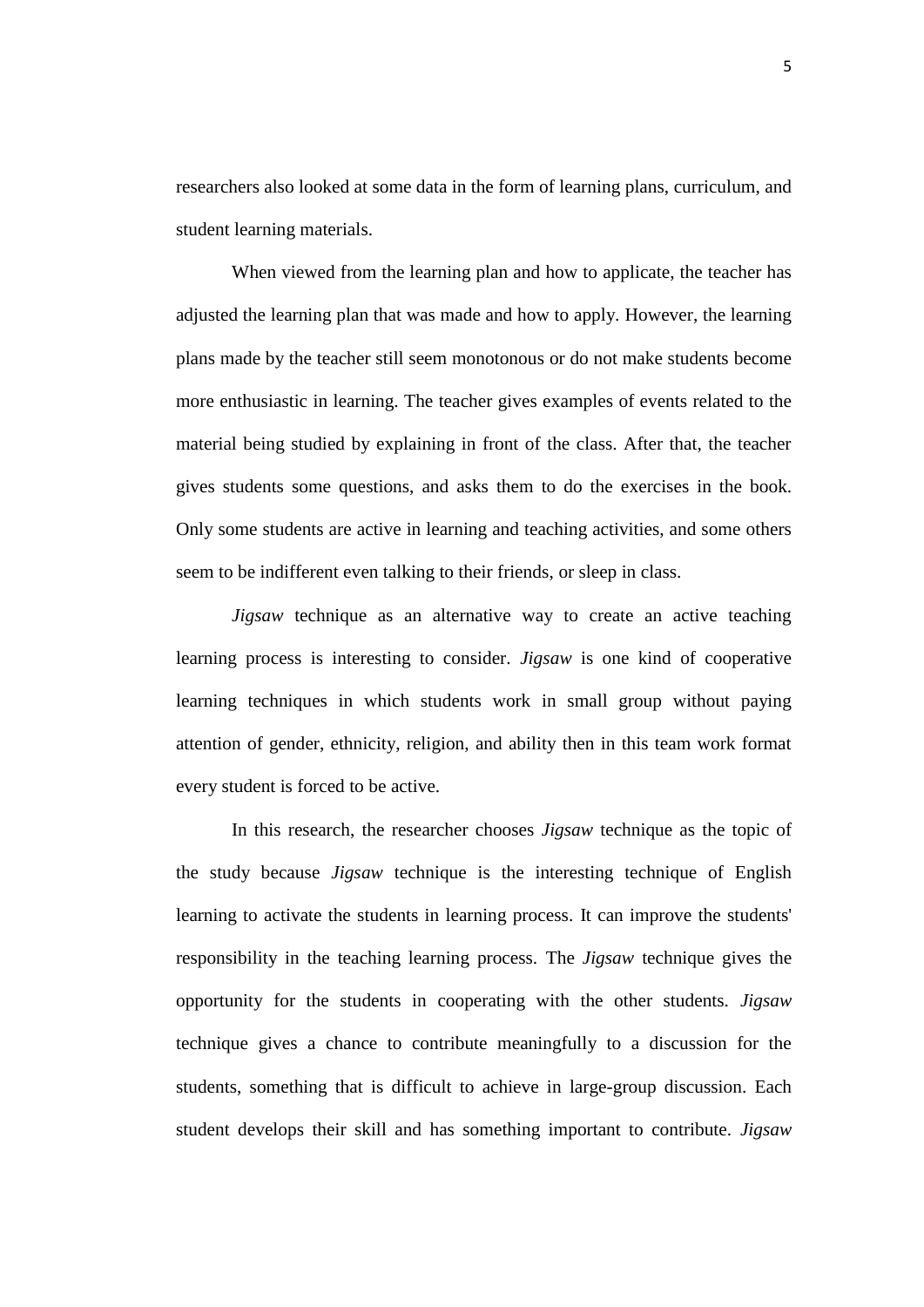technique can create the class atmosphere in such a way that the students cooperate with each other.

Many studies on using jigsaw as the technique of teaching toward the students' achievements and their motivation have been conducted. From the last ten years, there are many studies revealed that the using of jigsaw was significantly increased students academic achievement compared to traditional method (Ozdemir & Arslan: 2016). Jigsaw classroom is a cooperative learning technique that has been successful with a three-decade track records reducing racial conflict and increasing positive educational outcomes. It provides a learning community in classroom in which the students will respect to other capability (Aronson: 2012).

In this Jigsaw method, students will be divided into several groups and they will be given certain themes according to the material given. Each group has a different theme. After discussing with their respective groups, each member of the initial group (home group) disperses to other groups to form a new group (expert group). After exchanging information and knowledge on different themes, each group member returns to their original group.

In the previous study, students who were taught by the Jigsaw method got better results than before. Besides, most of the time, the students tend to be more comfortable and secured working in groups rather than individually. They learn more if they are put in group works. Moreover, they try to contribute their best for the success of their group performances because they know from the beginning although they work in groups, but they assessed individually (Hersulastuti: 2010).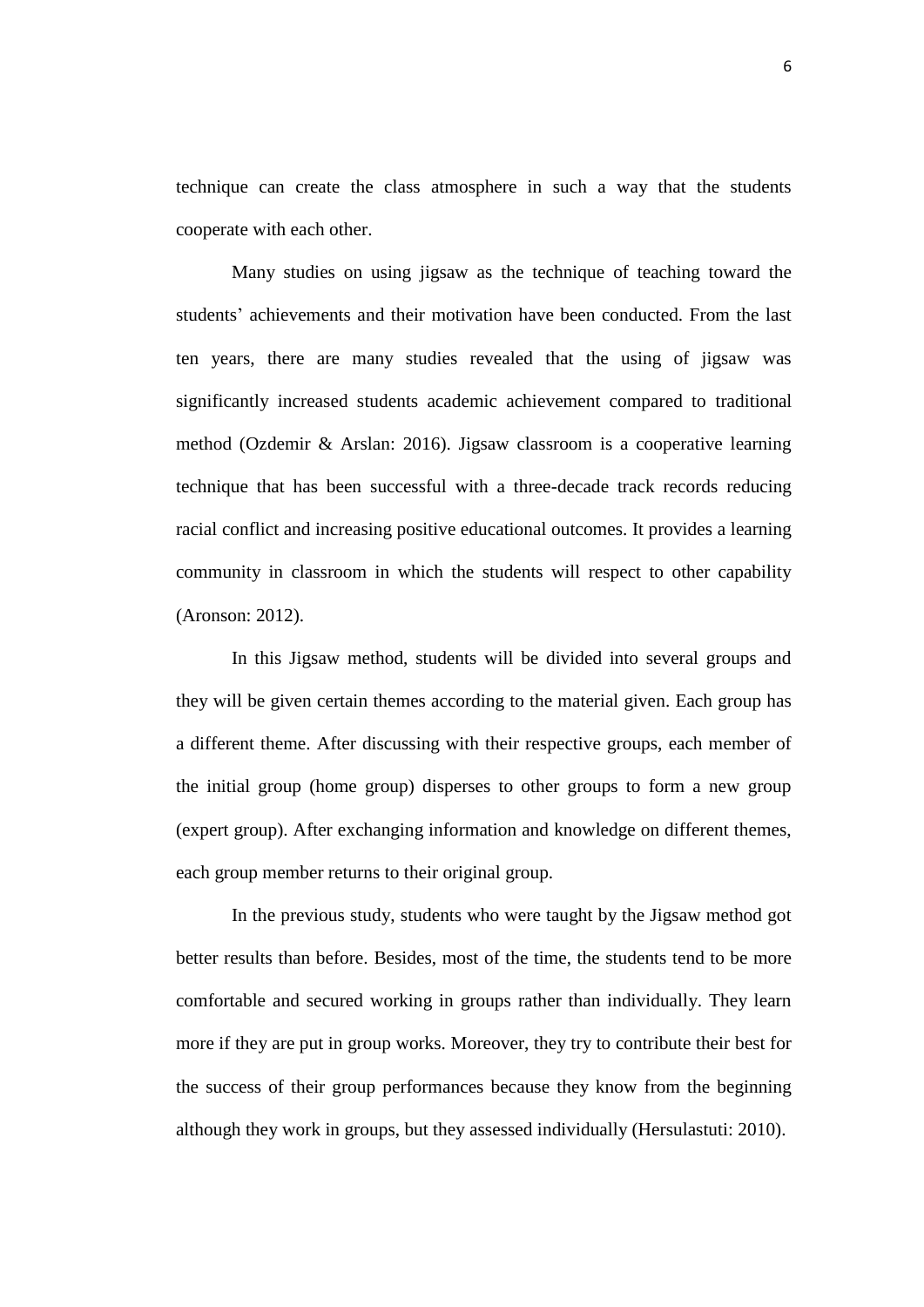Previous researchers who have researched about the jigsaw method have similar results. Evi (2013) said that jigsaw made students interact more with their friends in English. From the student's interview, jigsaw made the students more confident in speaking English. The similar result was obtained by Dwi (2017) that Jigsaw method had significant effect on the students motivation. Besides improving students speaking ability, Al-Salkhi (2012) said in his study that Jigsaw could help students develop their knowledge based on a variety of resources such as library, internet, and computer.

According to some results from some previous studies, the researcher conducted study about the effectiveness of Jigsaw toward speaking ability and the students motivation. There are only a few researchers conducting research on the same theme. This is a new challenge for researcher. Most previous researchers only examined jigsaw with the ability to speak or between jigsaw with students learning motivation in different studies. They were also conducting the research for senior high school level and university level. Here, the researcher has interest in finding the effectiveness of using jigsaw technique toward students' speaking skill and their motivation in senior high school level.

#### **B. Statement of Research Problem**

On the basis of the background describe above, the present study scrutinize the answers to research questions expressed as follows:

1. How is the effectiveness of using jigsaw technique on students' speaking skill?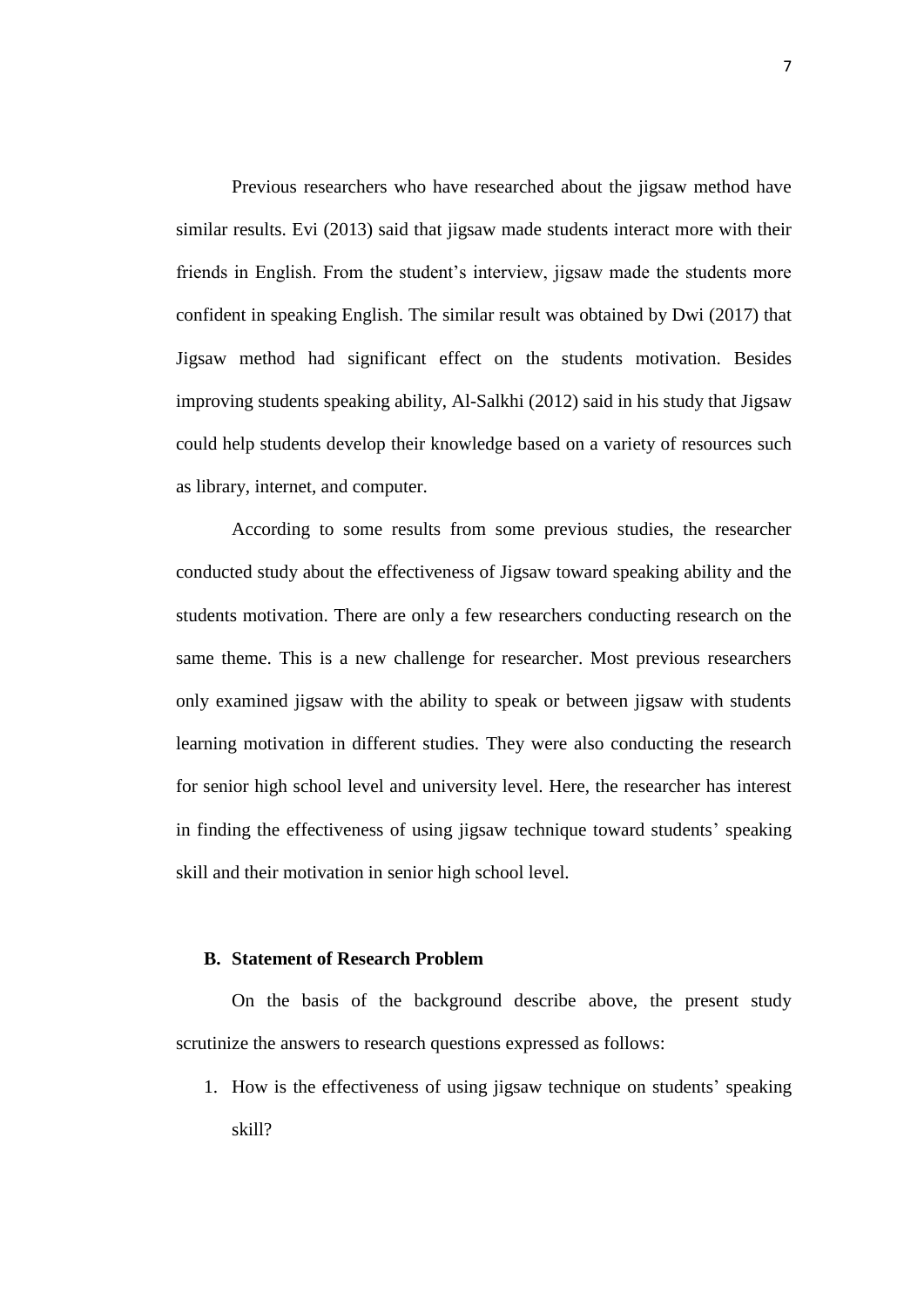2. How is the effectiveness of using jigsaw technique on students' motivation?

# **C. Significance of the Study**

Based on the formulated research questions previously expressed, the result of this study is expected to be used theoretically and practically:

*1) Theoretically*

The result of this study is expected to suggest the other teachers to use jigsaw technique in teaching learning process to improve students' speaking skill and students' motivation. The use of jigsaw can be used as a reference to other researchers who want to study jigsaw technique more intensively.

2) Practically

The research findings of the study would give some benefical ideas for students, English teachers, as well as other researchers.

a. For students

This study is expected to be useful for students to improve their achievements, increase their motivation and have a good relationship with others (students) in the classroom, to make positive atmosphere in the classroom.

b. For English teachers

The result of this study is expected to give an input for English teachers to have jigsaw as one technique that can works in teaching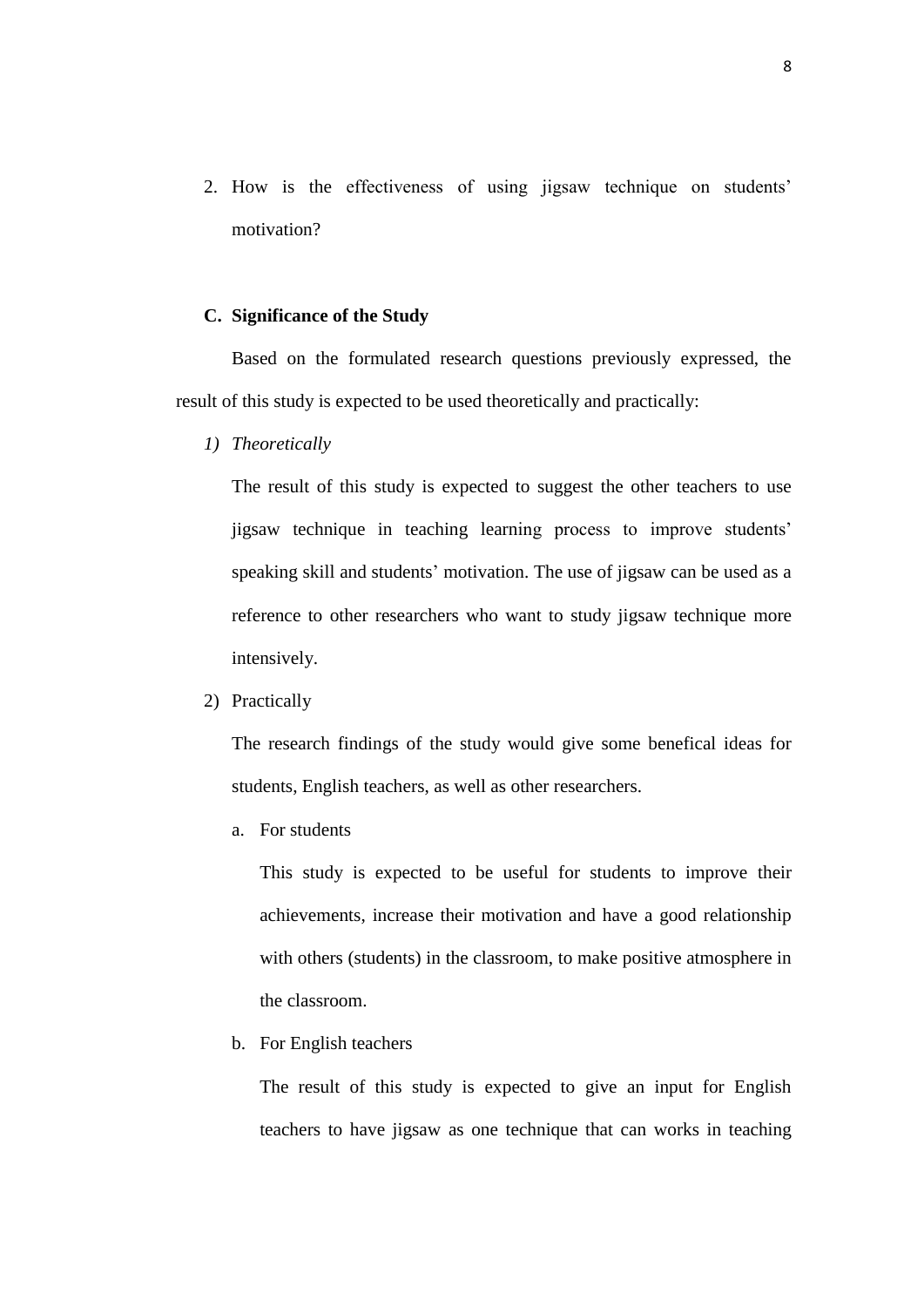and learning process. Using jigsaw as a technique for teaching learning process is not so easy. However, by conducting this research, researchers can reveal whether the use of jigsaw is effective or not in students' speaking skills and their motivation.

c. For other researchers

Hopefully, the finding of current research can be use as an additional source for conducting better research in the same field in order to improve the students' speaking skill and their motivation by using jigsaw as a technique is applied in the different situation. Furthermore, this research help other researchers who may have plan into similar research viewed from any different psichological aspect which probably influence the students achievement in using jigsaw as a technique like attitude, anxiety, self confidence, etc.

## **D. Research Hypothesis**

The research is to answer the question of research questions. To get the answer of the research questions, the researcher proposes Null Hypothesis  $(H<sub>0</sub>)$  and Alternative Hypothesis  $(H<sub>a</sub>)$ . The hypothesis of the research is one-tailed test (directional test) because, there were some previous studies have the same result of their research. The hypothesis of this research can be written:

 $Ho = \mu_1 < \mu_2$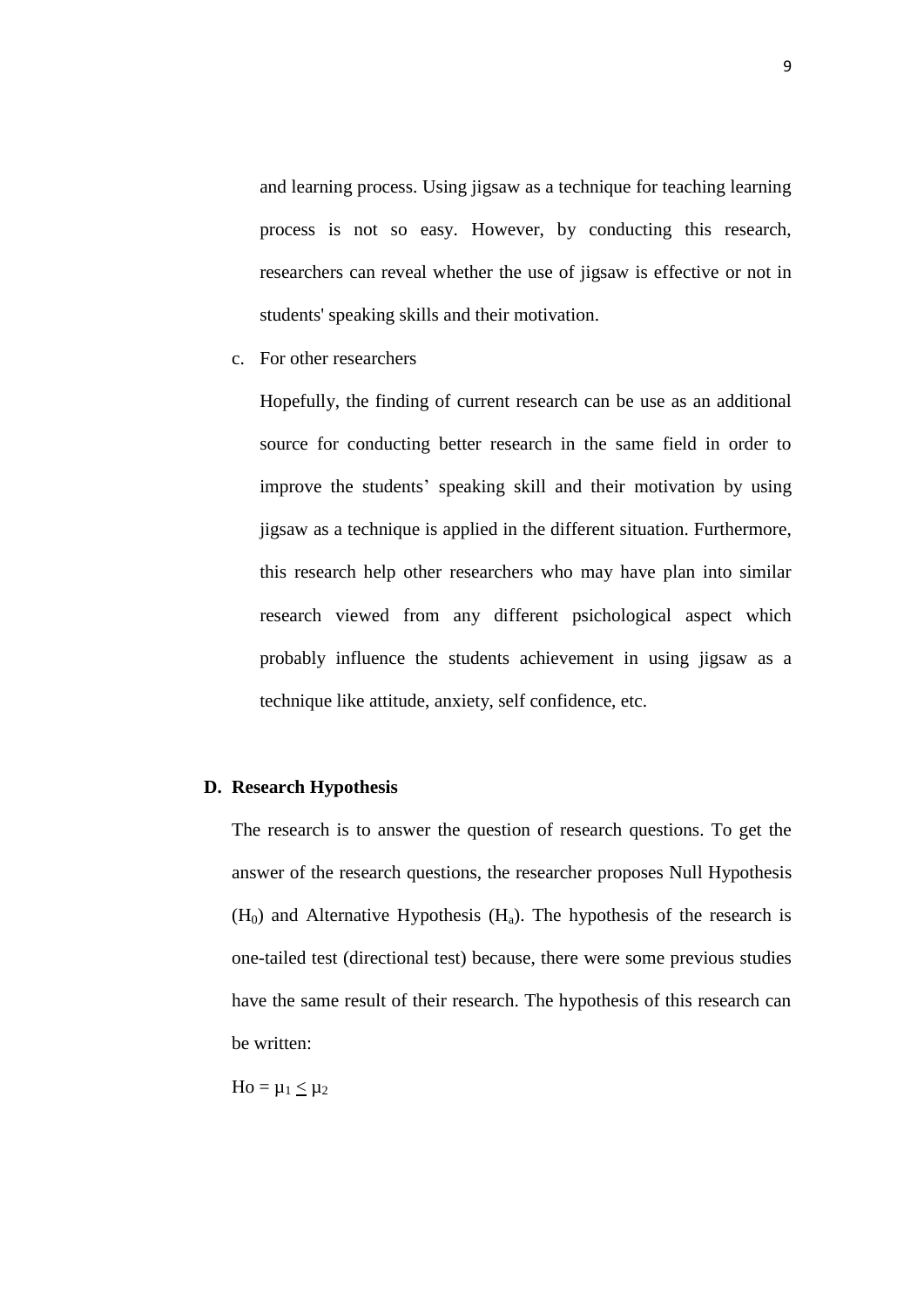The Null Hypothesis above showed that the use of jigsaw technique is not effective on the students' speaking skill and students' motivation. It means that jigsaw technique can not increase the students speaking skill and can not give the positive motivation to the students.

$$
H_a=\mu_1>\mu_2
$$

The Alternative Hypothesis above showed that the use of jigsaw technique is effective on the students' speaking skill and students' motivation. It means that jigsaw technique can increase the students speaking skill and can give the positive motivation to the students.

#### **E. Theoretical Framework**

Jigsaw is one of cooperative learning technique which suggests students to be more active and responsible for each other in comprehending the material to get the achievement maximally (Isjoni, 2011; Slavin, 2005; Sahin, 2010). The unique characteristic of jigsaw is that students are given portion of the total learning task master and then teach the segment to the other members of their team.

Jigsaw is a cooperative learning which each member of a group was assigned a different part of material. Then, all the students from different groups who had the same learning material gathered together and formed an "expert group" to discuss and communicate with each other until they all mastered the material. Later, the students returned back to their home group to teach the material to other members of their group (Mengduo and Xiaoling: 2010).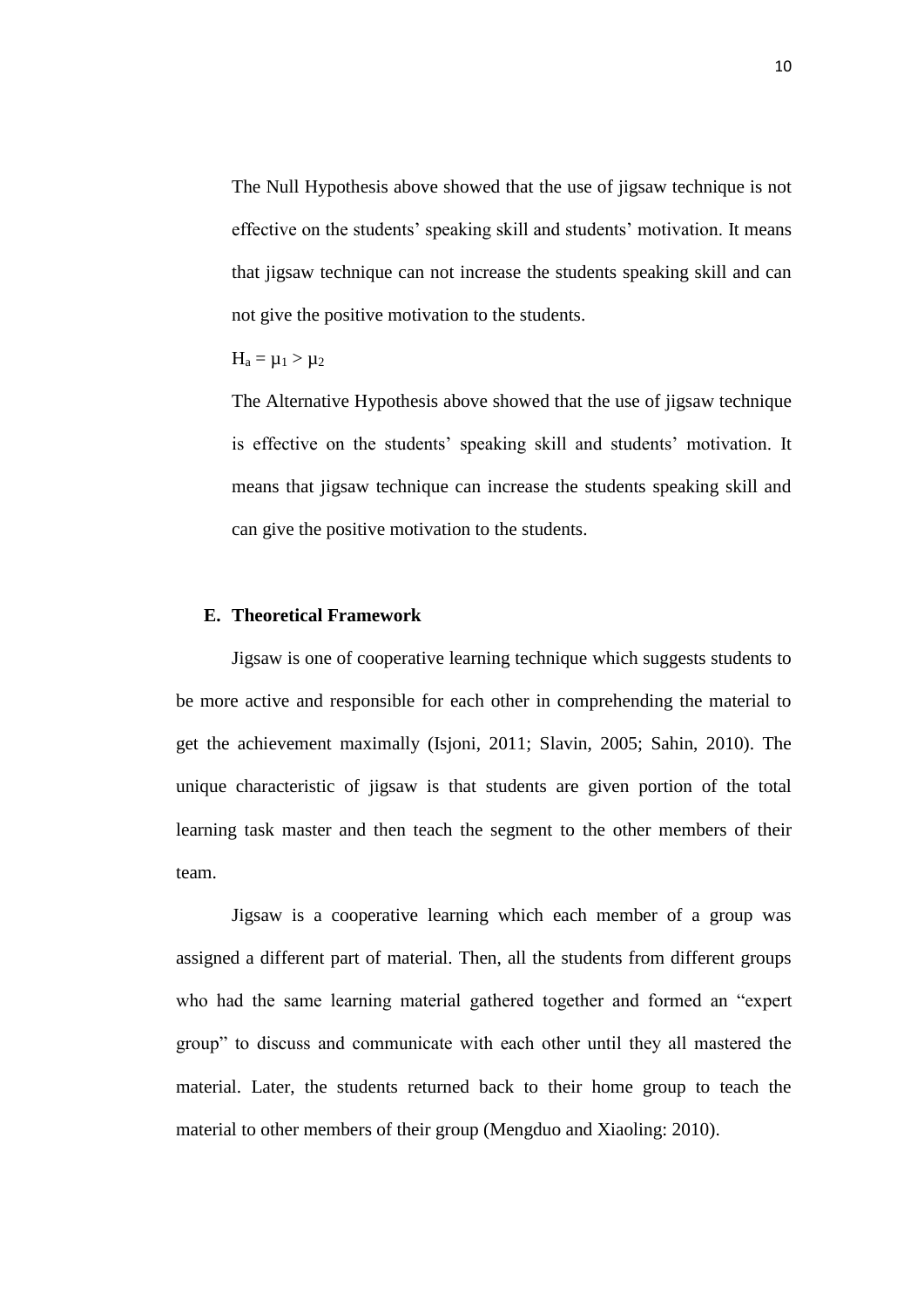This technique allows students to actively participate in learning process. By being constantly subjected to this method, they feel more comfortable about their roles. Ways of evaluating the groups can enhance the effectiveness of the jigsaw technique by making each student have a sense of responsibility for their group's performances (Sahin, 2010). The students work as good as possible to make their group performance get a good score. The students in the same group help each other, when there is one of them did not understand or even cannot speak, the other group members could help the one who cannot speak.

In addition, Johnson, et al. stated in Mengduo and Xiaoling (2010) put forward five principles for jigsaw strategy as follows:

1. Positive Interdependence

Each group member's efforts are required and indispensable for the group success. Each group member has to make unique contributions to the joint effort. It is needed to improve students' ability to communicate and express opinions individually.

2. Face-to-face Promotive Interaction

Group members have to orally explain how to solve problems, teach one's knowledge to others, check for understanding, discuss concepts being learned and associate the present learning with the past one.

3. Individual and Group Accountability

The size of the group should be kept small, for the smaller the size of the group is, the greater the individual accountability may be. The teacher is expected to give an individual test to each student, randomly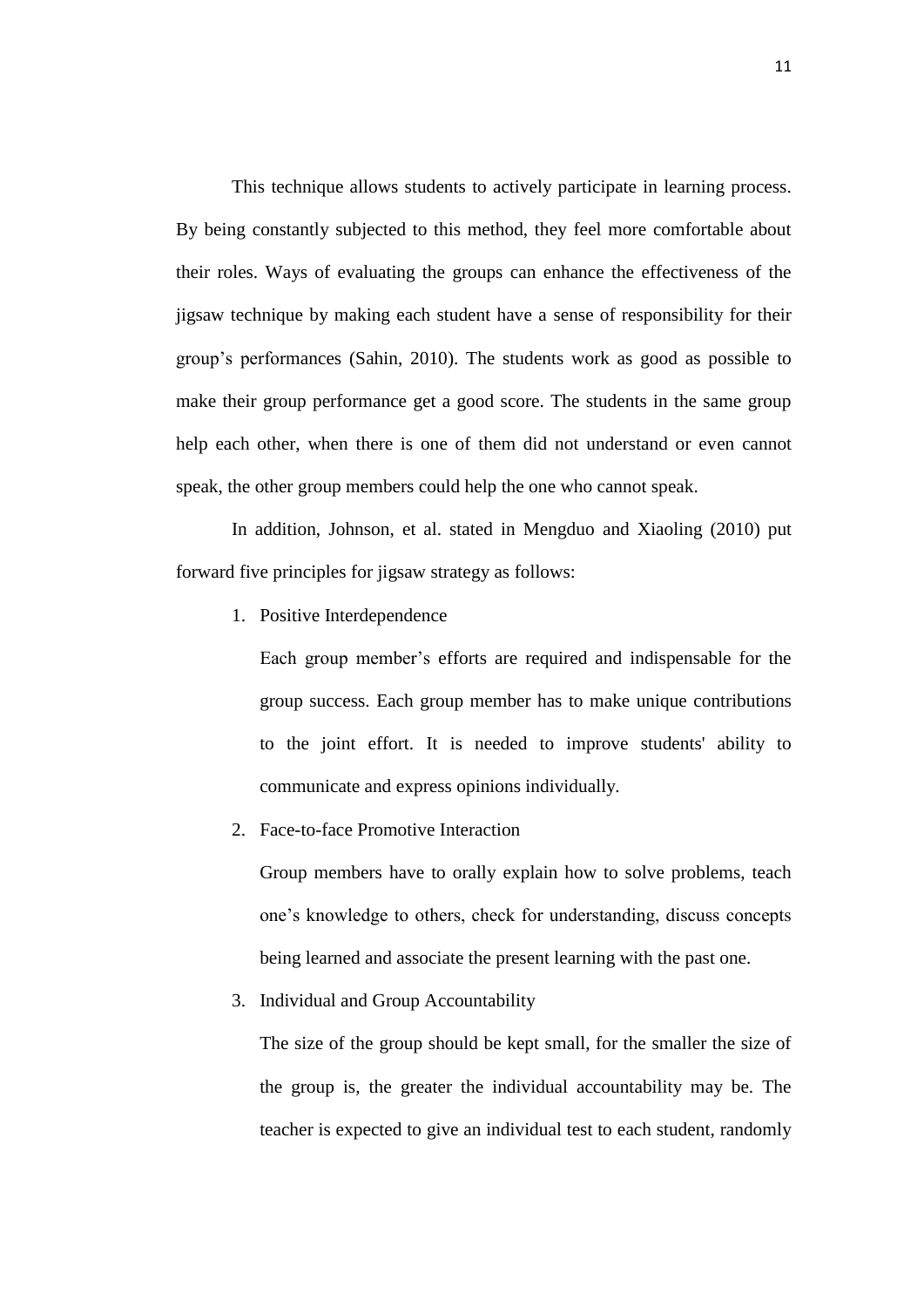examine students by asking one student to present his or her group's work orally to the teacher (in the presence of the group) or to the entire class, observe each group and record the frequency with which each member contributes to the group's work, appoint one student in each group as the leader, who is responsible for asking other group members to explain the rationale underlying the group answers, and monitor students to teach what they've learned to the others.

4. Interpersonal Skills

Social skills are a necessity for the success of jigsaw learning in class. Social skills include leadership, decision-making, trust-building, communication, conflict-management skills and so on.

5. Group Processing

Group members discuss how well they are achieving their goals and maintaining effective working relationships, describe what member actions are helpful and what are not, and make decisions about what behaviors to continue or change. Jigsaw learning makes it possible for students to be introduced to material and yet bear a high level of personal responsibility. It helps develop teamwork and cooperative learning skills within all students and a depth of knowledge not possible if the students learn all of the material on them own. Finally, since students are supposed to report their own findings to the home group in jigsaw learning, it quite often discloses a student's own understanding of a concept as well as reveals any misunderstandings.